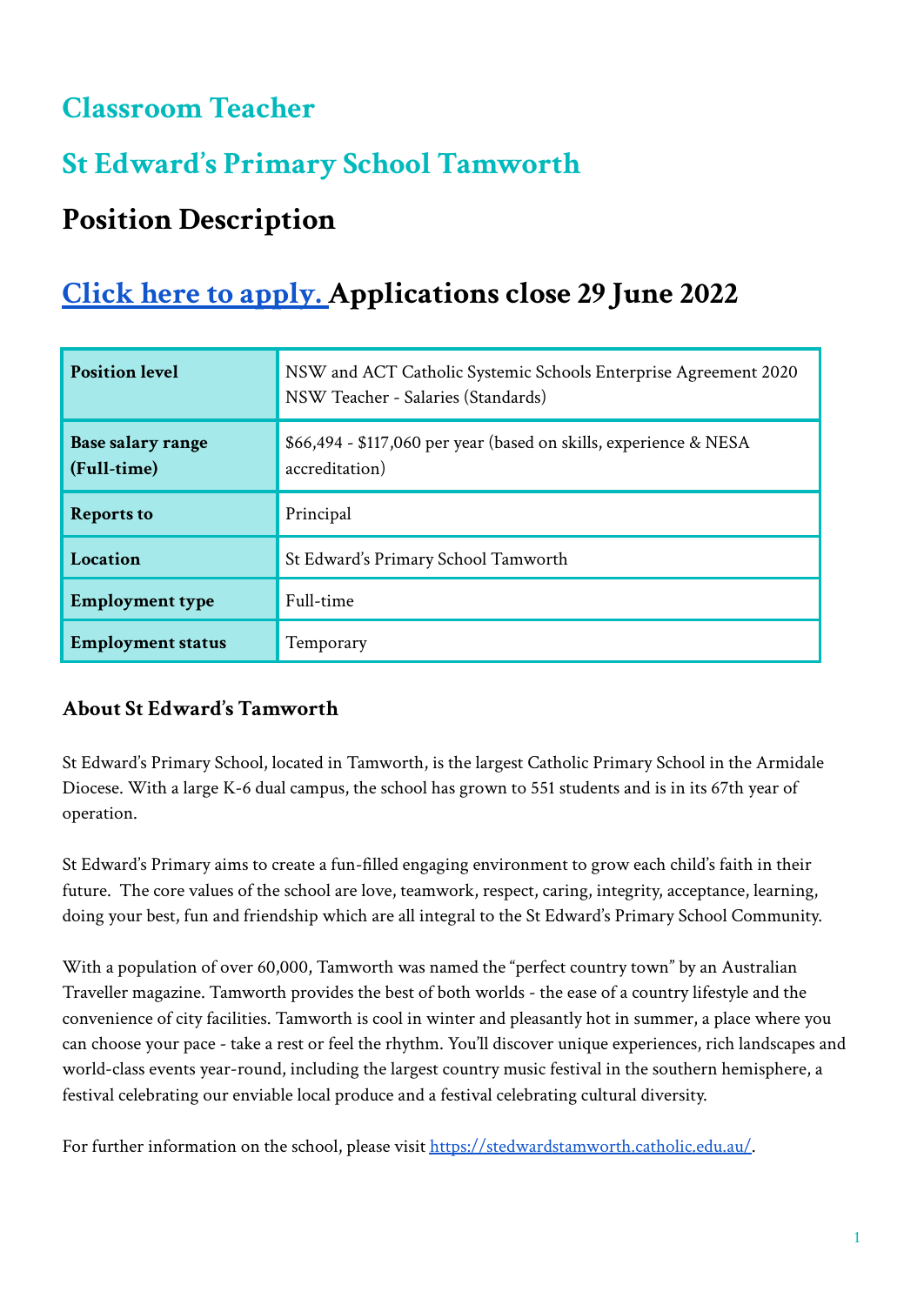### **Commencement**

The commencement date is 18 July, 2022 but can be negotiated with the successful candidate.

### **Position Purpose**

The Catholic School is more than an educational institution. It is a key part of the Catholic Church - an essential element in the Church's mission. The Teacher assists the Principal, to demonstrate strong support for the vision and ministry of the Catholic school.

Teachers are supported in their role to be able to provide quality teaching in a stimulating and challenging environment where everyone is valued. This position is responsible for all aspects of the planning, preparation and delivery of effective learning and teaching programs across the school.

### **Key Responsibilities**

Duties related to the position include but are not limited to the following:

| <b>Key</b> area                        | <b>Task</b>                                                                                                                                                                                                                                                                                                                                                                                                                                                                                                                                                                                                                                                                                                                                                                                                                                                                                                                                                                                              |
|----------------------------------------|----------------------------------------------------------------------------------------------------------------------------------------------------------------------------------------------------------------------------------------------------------------------------------------------------------------------------------------------------------------------------------------------------------------------------------------------------------------------------------------------------------------------------------------------------------------------------------------------------------------------------------------------------------------------------------------------------------------------------------------------------------------------------------------------------------------------------------------------------------------------------------------------------------------------------------------------------------------------------------------------------------|
| Classroom<br>teaching                  | All teachers employed in the Diocese of Armidale<br>Collaborate with colleagues in Professional Learning Teams as part of a<br>$\bullet$<br>Catholic Professional Learning Community.<br>Create a safe learning environment which stimulates learning, promotes<br>$\bullet$<br>excellence, and accepts and acknowledges the needs of students to be both<br>challenged and supported.<br>Plan, prepare, record, evaluate and report on work to be undertaken by<br>classes.<br>Use a contemporary pedagogy and high-yield strategies to meet students'<br>individual needs.<br>Identify learner needs, conferring with specialist staff in the school as<br>required.<br>Communicate in a clear, respectful and professional way in order to<br>optimise each student's development.<br>Attend all lessons and be punctual to class.<br>Maintain professional confidentiality with regard to students and their<br>families.<br>Be proficient in the use of ICTs as a teaching and administrative tool. |
| <b>Record keeping</b><br>and reporting | In a timely manner, assess and provide effective feedback on students' work<br>●<br>and keep complete and accurate records of each student's progress.<br>Communicate with parents in written reports and parent teacher<br>$\bullet$<br>interviews, and at other times as required.                                                                                                                                                                                                                                                                                                                                                                                                                                                                                                                                                                                                                                                                                                                     |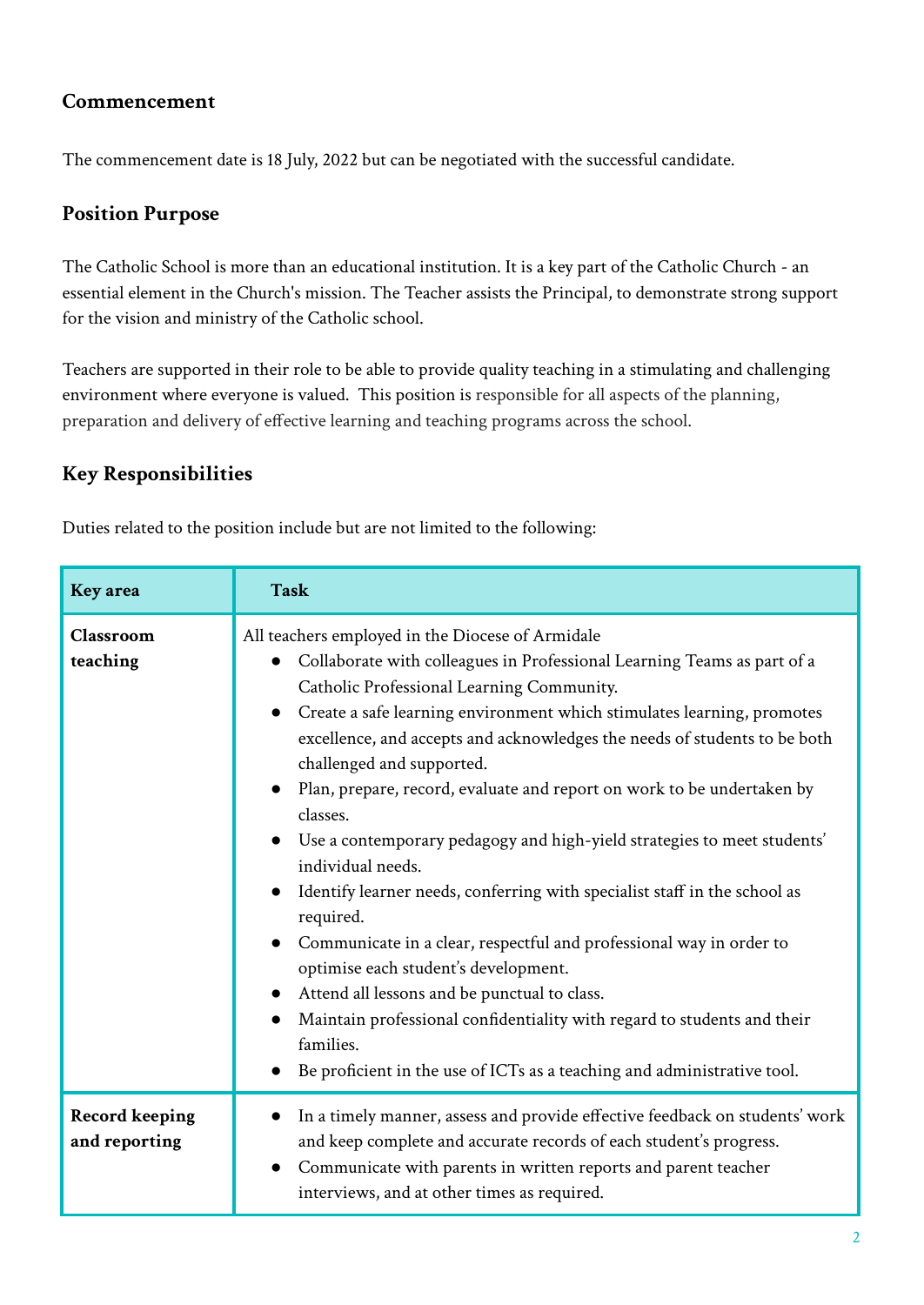|                             | Carry out administrative tasks thoroughly and punctually.                                                                                                                                                                                                                                                                                                                                                                                                                                                                                |
|-----------------------------|------------------------------------------------------------------------------------------------------------------------------------------------------------------------------------------------------------------------------------------------------------------------------------------------------------------------------------------------------------------------------------------------------------------------------------------------------------------------------------------------------------------------------------------|
| <b>Other duties</b>         | Communicate with, and establish effective and cooperative working<br>relationships with teaching and non-teaching colleagues.<br>Help to enable the best use of shared resources.<br>Undertake playground, class and other supervisions according to rosters as<br>required.<br>Work with colleagues to review and develop the curriculum and write<br>course documents.<br>Attend and actively participate in staff and faculty professional development<br>meetings, as required.                                                      |
| Professional<br>development | Undertake regular professional development in order to meet professional<br>growth as indicated in the AITSL Standards for teachers, and the<br>requirements of NESA. Keep abreast of knowledge and curriculum<br>development in teaching areas as well as current developments in<br>educational research.<br>Contribute to the professional development of other staff members by<br>proactively sharing knowledge, ideas and resources<br>Actively participate in coaching to further develop self-nominated skills and<br>abilities. |
| General                     | Attend to any other matters appropriate for the position and consistent<br>with the skills of the incumbent as directed by the principal.                                                                                                                                                                                                                                                                                                                                                                                                |

St Edward's Primary School Tamworth reserves the right to alter roles and responsibilities requirements as required.

## **Selection criteria**

#### **General expectations of staff at St Edward's Primary School Tamworth**

- Respect of and a commitment to the Catholic ethos and a willingness to foster it.
- Serve the employer faithfully, honestly, efficiently and diligently and exercise all due care and skill in the performance of your duties.
- Ensure appropriate behaviours when engaging with children.
- Act as a team member, developing and supporting the philosophy and ethos of the team.
- Willingness to undertake professional development.
- Maintain strict observance of school policies, rules and procedures including the reporting of improper or unethical conduct.
- Observe and comply with all WHS protocols.
- Ensure all colleagues, students and parents are provided with quality service in a timely, efficient and friendly manner.